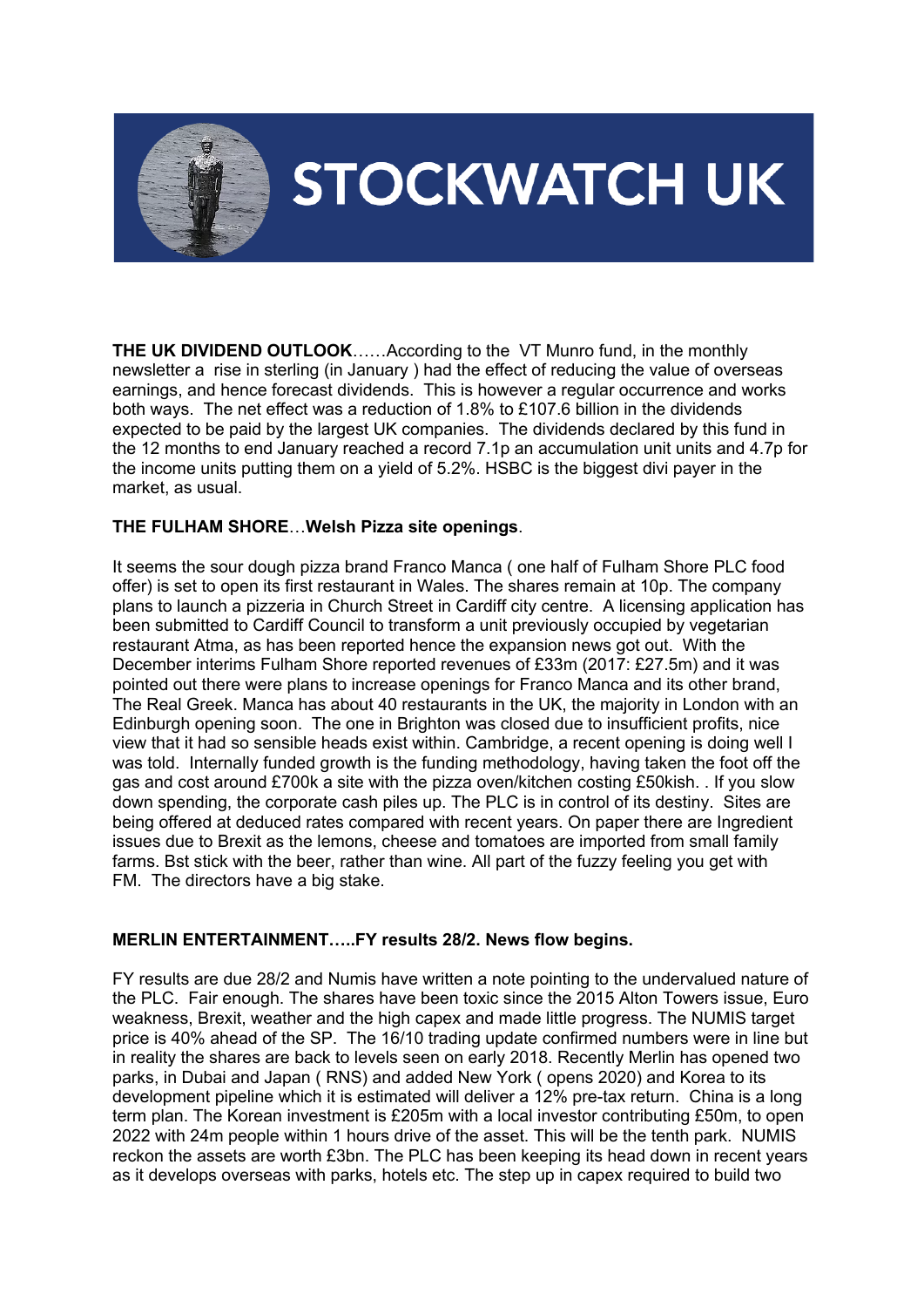major theme parks is substantial and will clearly limit free cash over the next three years. A feel a corporate push about to occur. Funding is largely from internally generated cash and with no increase in group leverage, which remains within the group's two to three times target. The midway division has been disappointing in recent years, as evidenced in flat Ebitda over the past five years and fall in return on capital expenditure from 14.3% to 10.5% over the period, NUMIS highlight. The 2017 terror attach in London did not materially hit tourist numbers. While some concepts are being de-emphasised, other brands have great potential in our view, particularly the Peppa Pig franchise, opened in October in China ( owned by Entertainment One PLC and been a winner). Bear Grylls in Birmingham too. Merlin's London exposure will go from being a recent drag to being positive this year and recent visitation data is very encouraging being up 9% in the past three months. Brexit and London? The London Eye is still the second highest-ranked paid attraction in the city after 20 years( remember the finance history here). Merlin trades on a FY19 p/e of 16.2 times, EV/Ebitda of 9.3 times being attractive value for a global leading intellectual property, asset backing and with a strong pipeline of new assets. IFRS 15, the new revenue accounting changes will add £30-35m to Merlins revenue line, the PLC has stated. Funding is long term, in the debt market plus local partners. Not forgetting accesso plc are suppliers of the ticketing technology for the parks. Where Merlin go, accesso do too. AGM update will follow.

#### **DOTDIGITAL.…Three brokers, £250m market cap PLC**

Finals are due 19/2 and today it looks like a third broker has been appointed being Canaccord, finnCap, and N+1. Mifid2 reaction to research/ liquidity provision must be costing shareholders close to £200ka year.

#### **DUKE ROYALTY……TAKES OUT THE OPPO = GREEN CARD, NOT RED.**

Interesting RNS today as DUKE has taken out the only known competitors they have in the UK. Not that this allows super normal pricing but it interesting as cost savings are immediate and uses up funds raised a while ago. Capital Step, the target is funded by Honeycomb IT for £11.65m and has 2 experienced debt financiers ( one from Wonga) and a proprietary network for sourcing leads. There are 6 standalone investments . Pollen Street capital provided the credit source, a spin out form RBS with £2.6bn of assets so in the future DUKE will use Pollen to finance the debt before fund raising so reducing the cash drag. The implied EV is £21m with £10m in cash handed over and £11.65m of debt taken on. The revenue was £1.9m and lost £200k. There are £16.8m of loyalties. 15% is the lend cost, being at the higher end to DUKE menu card. DUKE shares are below the 44p issue price of the last funding, last summer when £44m was raised.

Stockwatch UK Ltd

Disclaimer

.

Stockwatch UK Ltd communications are intended to add to the understanding of stocks and events mentioned in the email, as read by professional investors. Stockwatch UK Ltd communications do not constitute a solicitation for the purchase or sale of any securities, commodities, bonds or investments of any kind. Although the information compiled in the research is produced to the best of our ability, its accuracy is not guaranteed. Any persons using Stockwatch UK Ltd material does so solely at their own risk and Stockwatch UK Ltd shall be under no liability whatsoever in respect thereof.

Users accept that all intellectual property rights (including copyright, patents, branding , trade marks) whether registered, or not, on the communication shall remain the property of Stockwatch UK Ltd and no customer, or other person shall, or shall attempt to obtain any title to such rights. Information appearing on this communication is the copyright of Stockwatch UK Ltd and must not be reproduced in any form without licence. Users are permitted to copy some material for their personal use as private individuals only. Users must not republish any part of the data either on another website, or in any other medium, print, electronic or otherwise, or as part of any